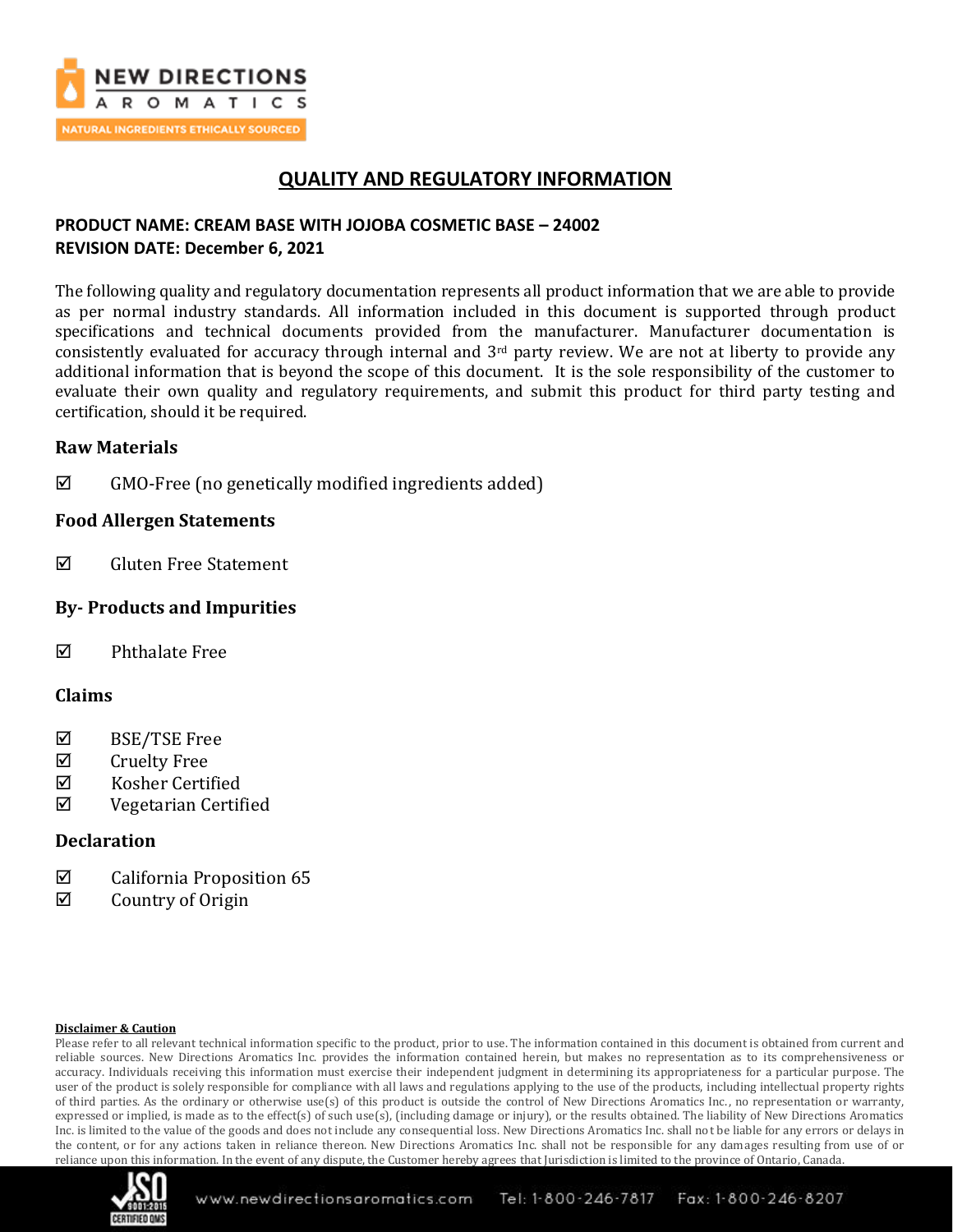

# **GMO STATEMENT**

## **PRODUCT NAME: CREAM BASE WITH JOJOBA COSMETIC BASE – 24002**

We hereby declare that, to the best of our knowledge, this product was not produced from or with GMO plant material.

#### **Disclaimer & Caution**

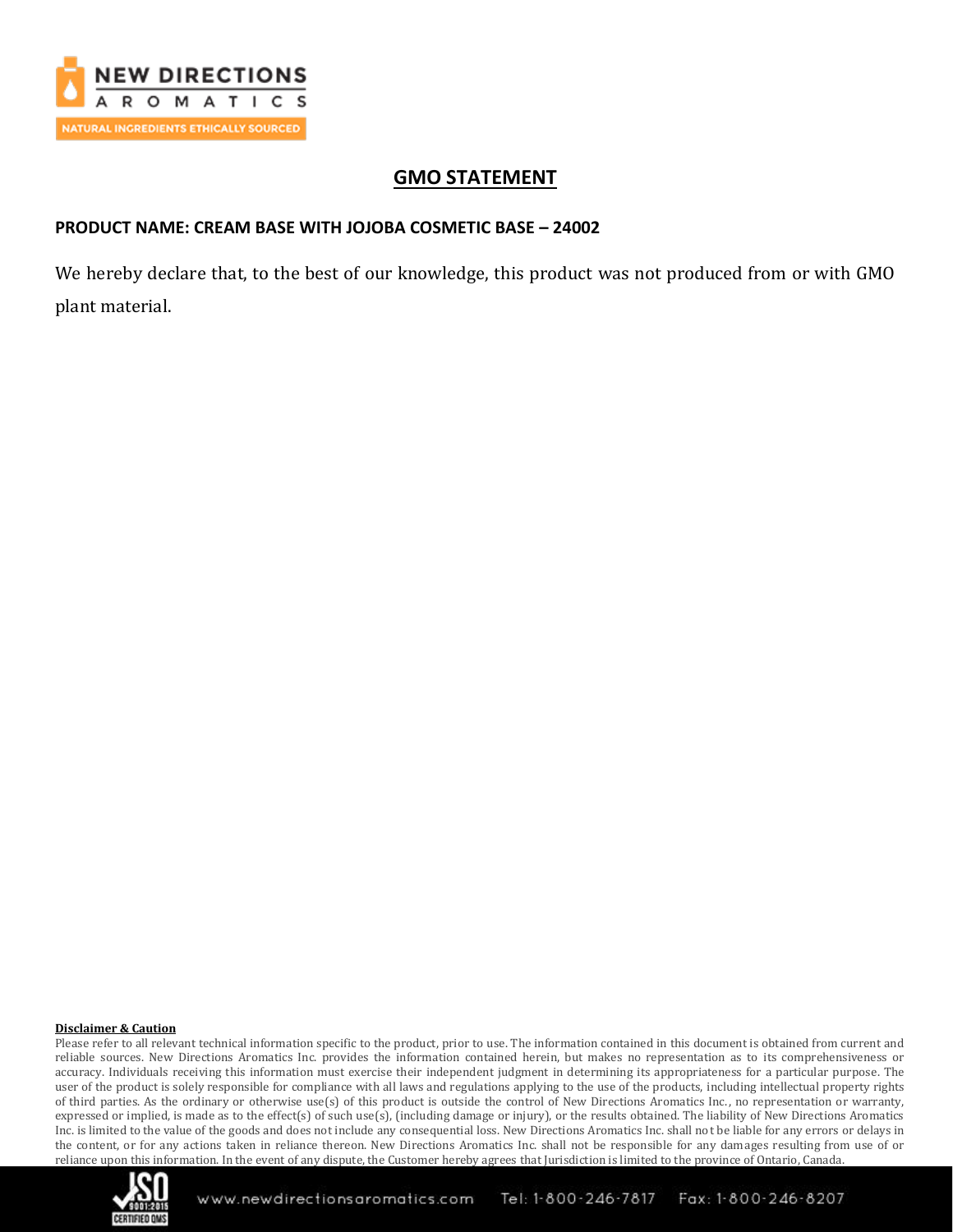

## **GLUTEN STATEMENT**

### **PRODUCT NAME: CREAM BASE WITH JOJOBA COSMETIC BASE – 24002**

We hereby declare that, to the best of our knowledge, this product is gluten-free and was not manufactured with any ingredients containing gluten.

#### **Disclaimer & Caution**

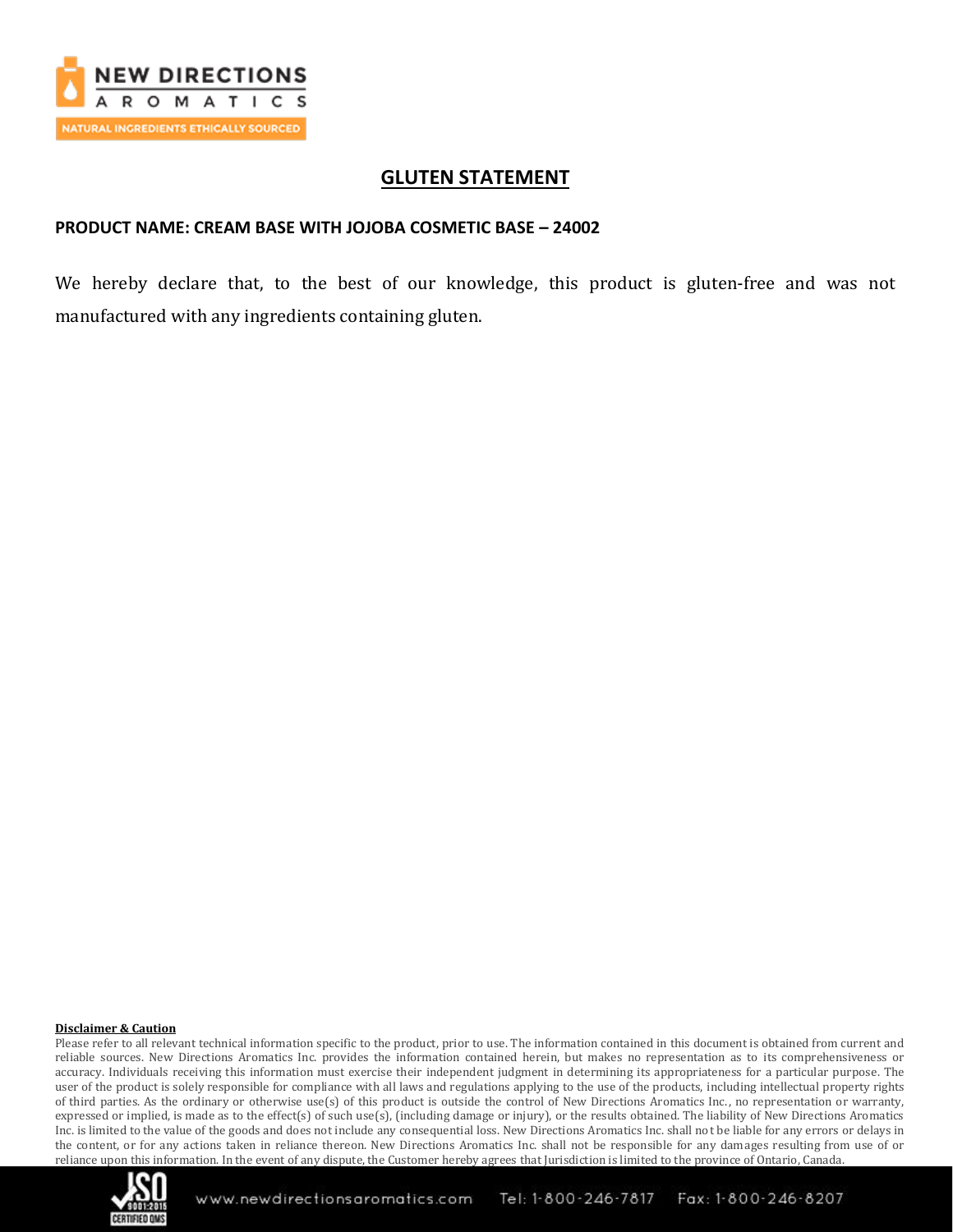

## **PHTHALATE-FREE STATEMENT**

## **PRODUCT NAME: CREAM BASE WITH JOJOBA COSMETIC BASE – 24002**

We hereby declare that, to the best of our knowledge, this product was not produced with phthalates, nor does it contain any.

#### **Disclaimer & Caution**

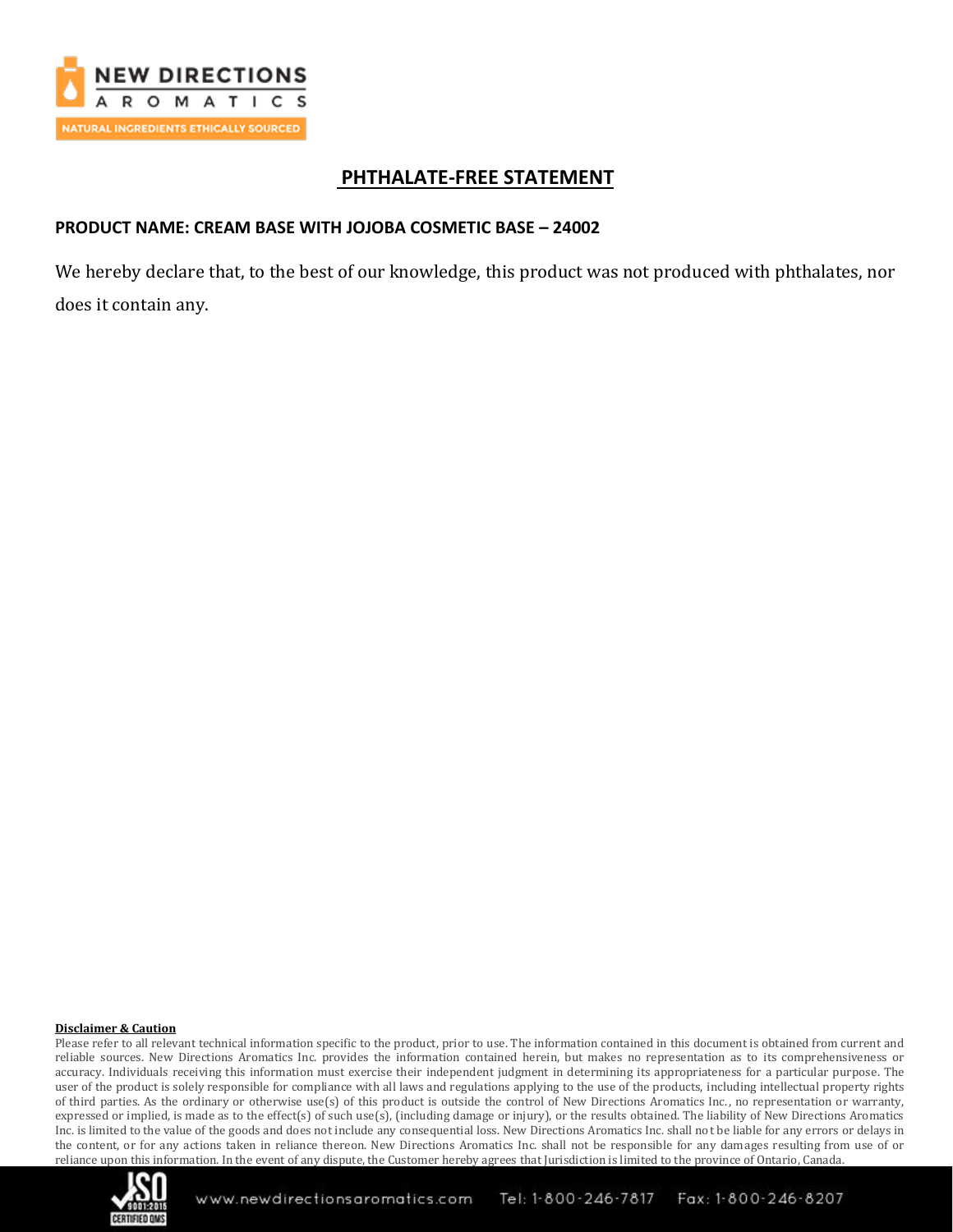

# **DECLARATION OF BOVINE/TRANSFERABALE SPONGIFORM ENCEPHALOPATHY (BSE/TSE)**

### **PRODUCT NAME: CREAM BASE WITH JOJOBA COSMETIC BASE – 24002**

We hereby confirm that, to the best of our knowledge, this product was not made with, nor contains, any animal material or derivatives, and is free of BSE/TSE.

#### **Disclaimer & Caution**

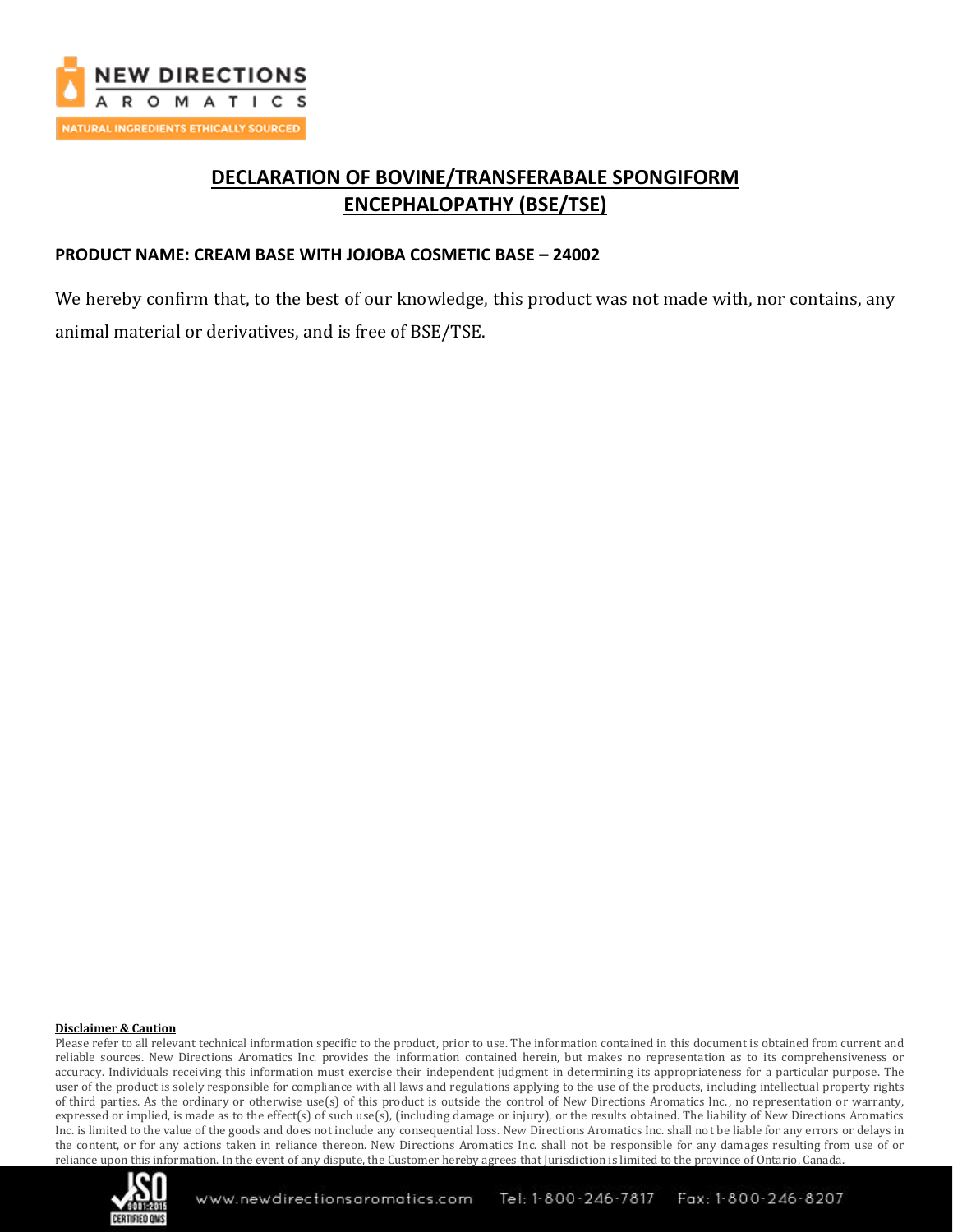

# **CRUELTY-FREE STATEMENT**

### **PRODUCT NAME: CREAM BASE WITH JOJOBA COSMETIC BASE – 24002**

We hereby declare that, to the best of our knowledge, this product has not been tested on animals.

#### **Disclaimer & Caution**

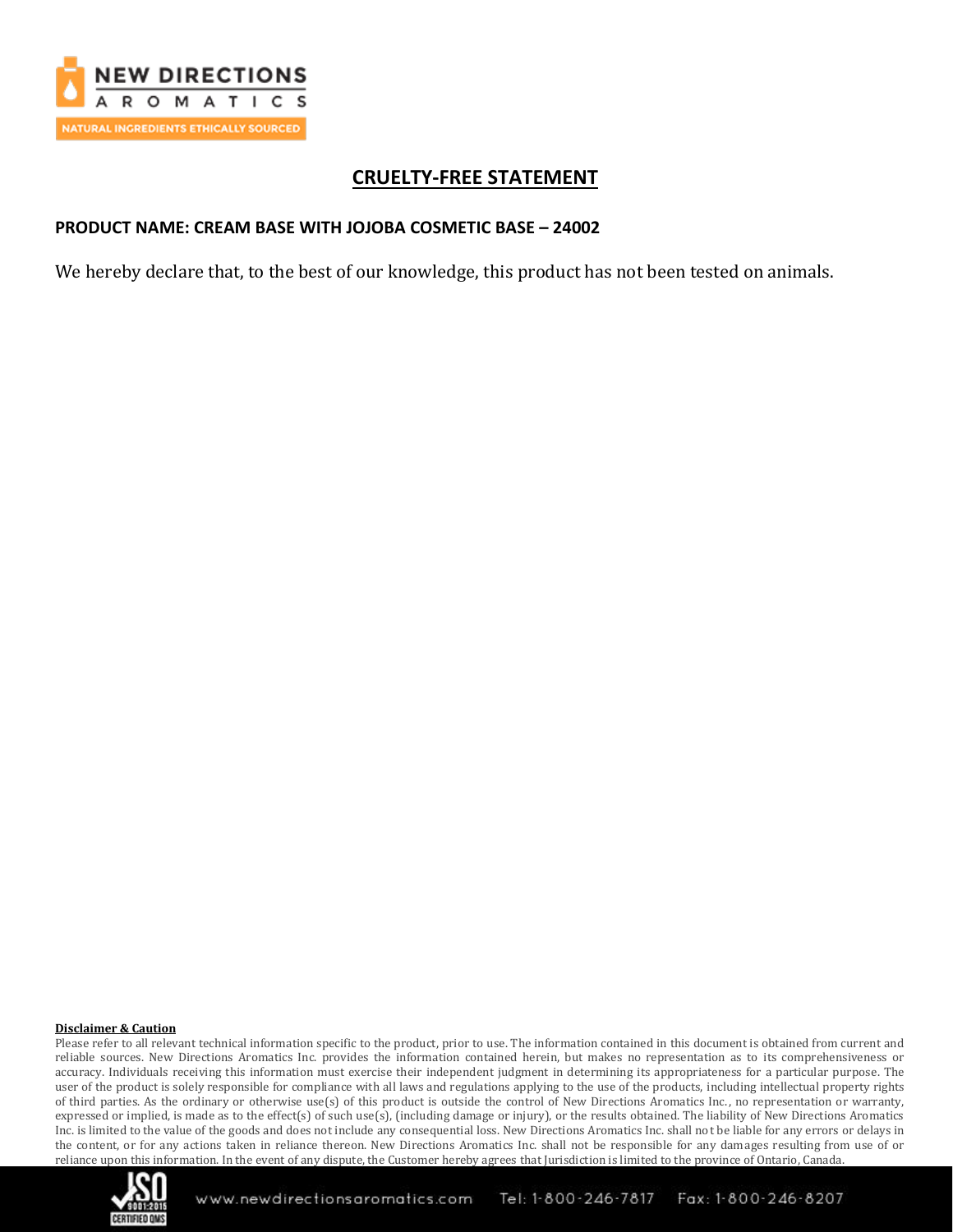

# **KOSHER STATEMENT**

## **PRODUCT NAME: CREAM BASE WITH JOJOBA COSMETIC BASE – 24002**

We hereby confirm that this product has been certified to Kosher standards.

#### **Disclaimer & Caution**

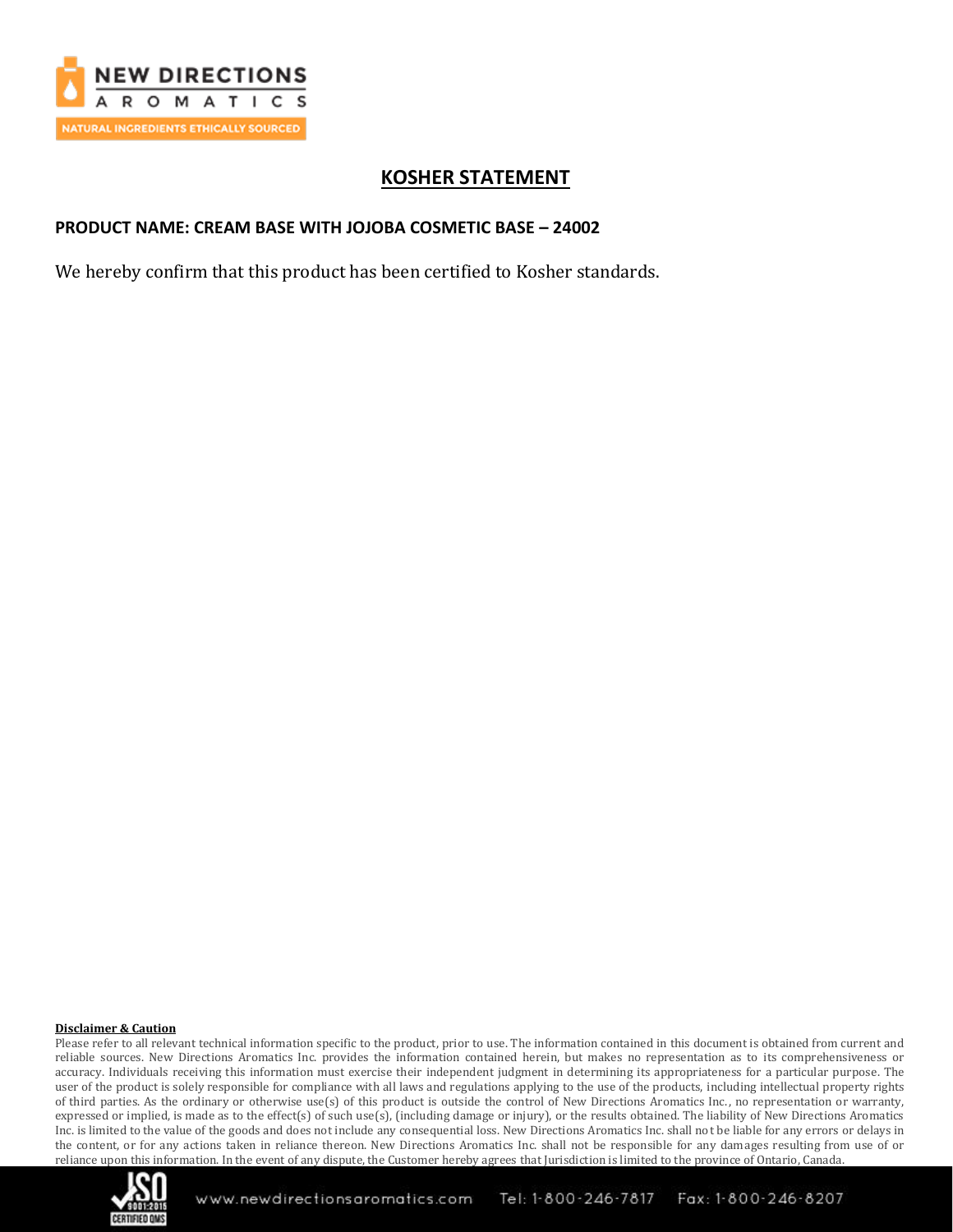

# **VEGETARIAN STATEMENT**

## **PRODUCT NAME: CREAM BASE WITH JOJOBA COSMETIC BASE – 24002**

We hereby confirm that this product has been certified to Vegetarian standards.

#### **Disclaimer & Caution**

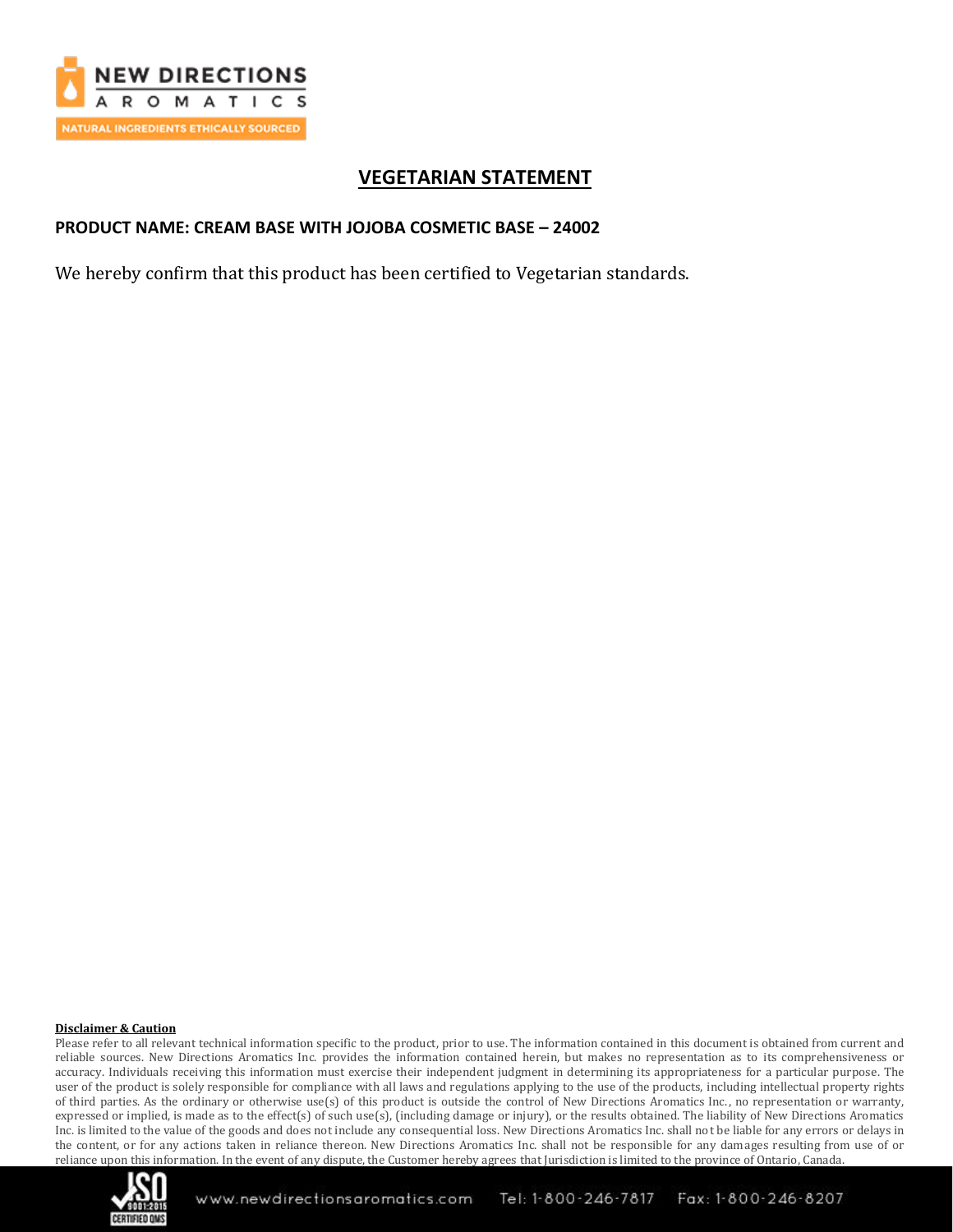

# **CALIFORNIA PROPOSITION 65 STATEMENT**

## **PRODUCT NAME: CREAM BASE WITH JOJOBA COSMETIC BASE – 24002**

**A** Warning:

- This product can expose you to 1, 4-dioxane, which is known to the State of California to cause cancer. For more information go to [www.P65Warnings.ca.gov.](http://www.p65warnings.ca.gov/)
- This product can expose you to ethylene oxide, which is known to the State of California to cause cancer. For more information go to [www.P65Warnings.ca.gov.](http://www.p65warnings.ca.gov/)

#### **Disclaimer & Caution**